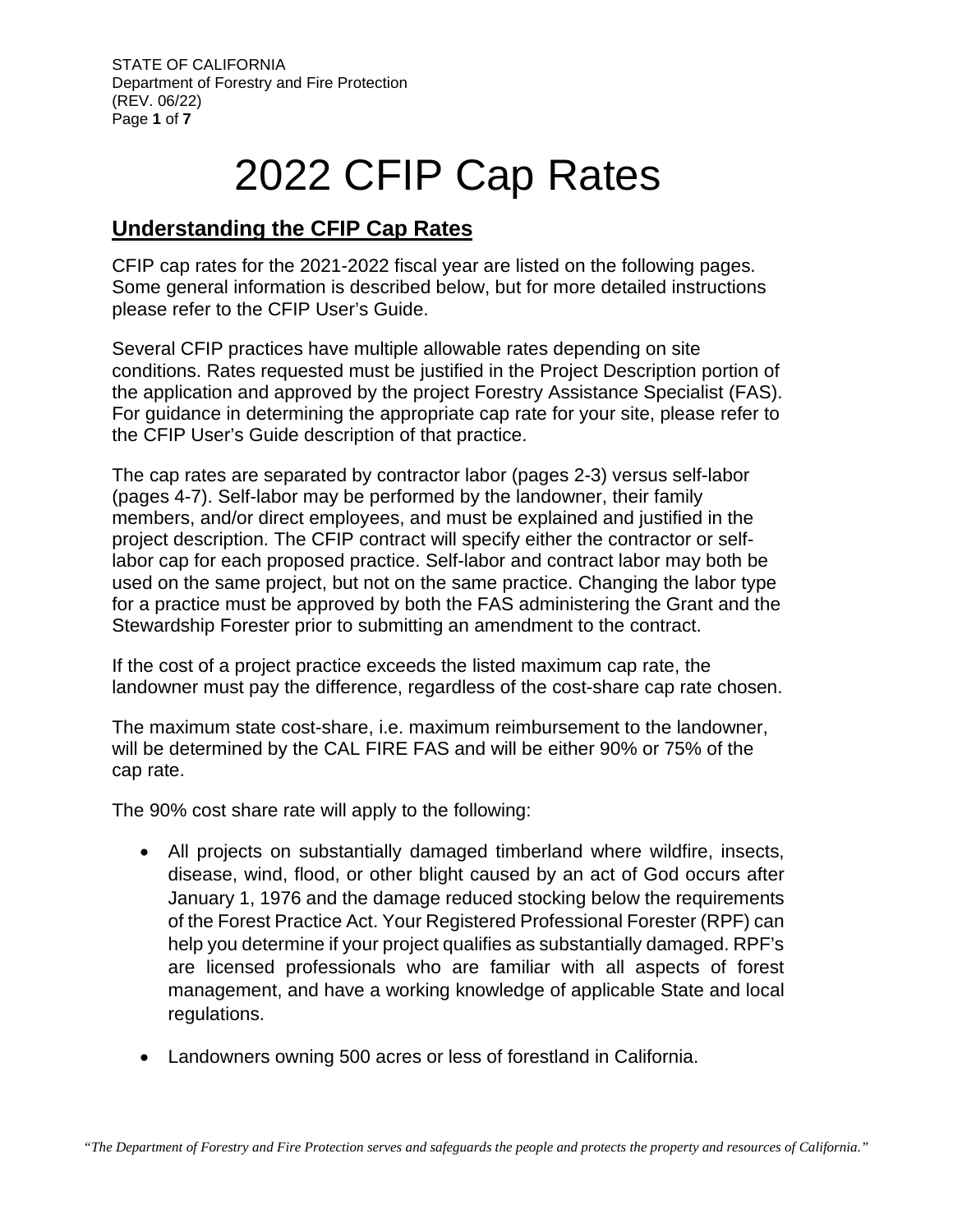STATE OF CALIFORNIA Department of Forestry and Fire Protection (REV. 06/22) Page **2** of **7 Contractor Labor Cap Rates**

- 
- Full Management Plan:
	- o \$5,445 plus \$3 per acre for the first 160 acres, and \$2.50 for each additional acre up to 1,000 acres.
	- $\circ$  The cap rate for plans larger than 1,000 acres will be negotiated with the CAL FIRE FAS
- Mini Management Plan, Existing Plan Revision, Archaeology, or additional Plan Addendum: \$1,906 plus \$1.40 per acre.
- Emergency Forest Management Plan Tier 1: \$950.
- Emergency Forest Management Plan Tier 2: \$1,900.
- RPF Supervision: \$163 per acre for the first 20 acres, and \$82 per acre for each additional acre.
- Site Preparation**\***:
	- o Light: \$381
	- o Moderate: \$545
	- o Heavy: \$871
- Trees & Planting:
	- o Light: \$245
	- o Moderate: \$381
	- o Heavy: \$599
- Tree Shelters: \$381
- Pre-commercial Thinning and/or Mechanical Release**\***:
	- o Light: \$381
	- o Moderate: \$545
	- o Heavy: \$871
- Pruning**\***:
	- o \$218 for 50 trees pruned per acre
	- o \$381 for 100 trees pruned per acre
	- o \$490 for 150 trees pruned per acre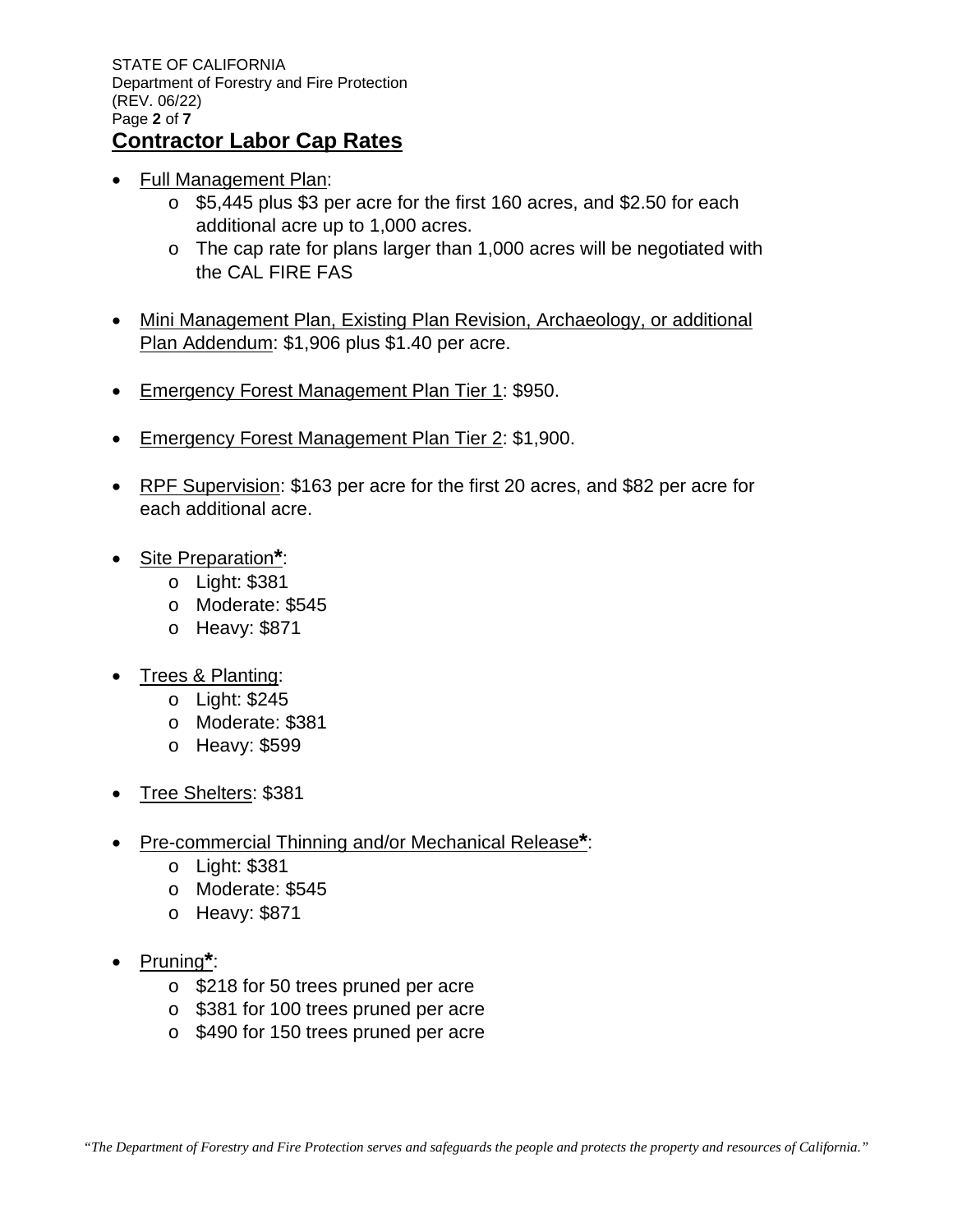STATE OF CALIFORNIA Department of Forestry and Fire Protection (REV. 06/22) Page **3** of **7**

- Release-Other**\***:
	- o Light: \$272
	- o Moderate: \$436
	- o Heavy: \$762
- Follow-up:
	- o Light: \$436
	- o Moderate: \$762
	- o Heavy: \$1,089
- Herbicide (site preparation, release, or follow-up):
	- o Light: \$272
	- o Moderate: \$436
	- o Heavy: \$762

Land Conservation/Wildlife/Fisheries Projects: Maximum allowable costs in this practice is variable and will depend on site condition, acreage, and the type of project. Costs will be evaluated based on rates used for the Natural Resource Conservation Service (NRCS) Environmental Quality Incentives Program (EQIP).

**\*** Properties must be in compliance with the Forest Practice Act at the time of application. Properties with unpermitted conversions, are not eligible for funding. The area listed within Public Resources Code 4291 (defensible space) is not eligible for reimbursement. Disposal of slash, stumps, or other materials generated by commercial timber operations are not eligible for reimbursement. Materials/slash generated by CFIP practices must meet a 30" maximum height from the ground, utilizing lop and scatter, for the entirety of the associated practice area, at the completion of the associated practice. Lop and scatter is not eligible as a follow-up practice, and is compensated within the rate of the generating practice.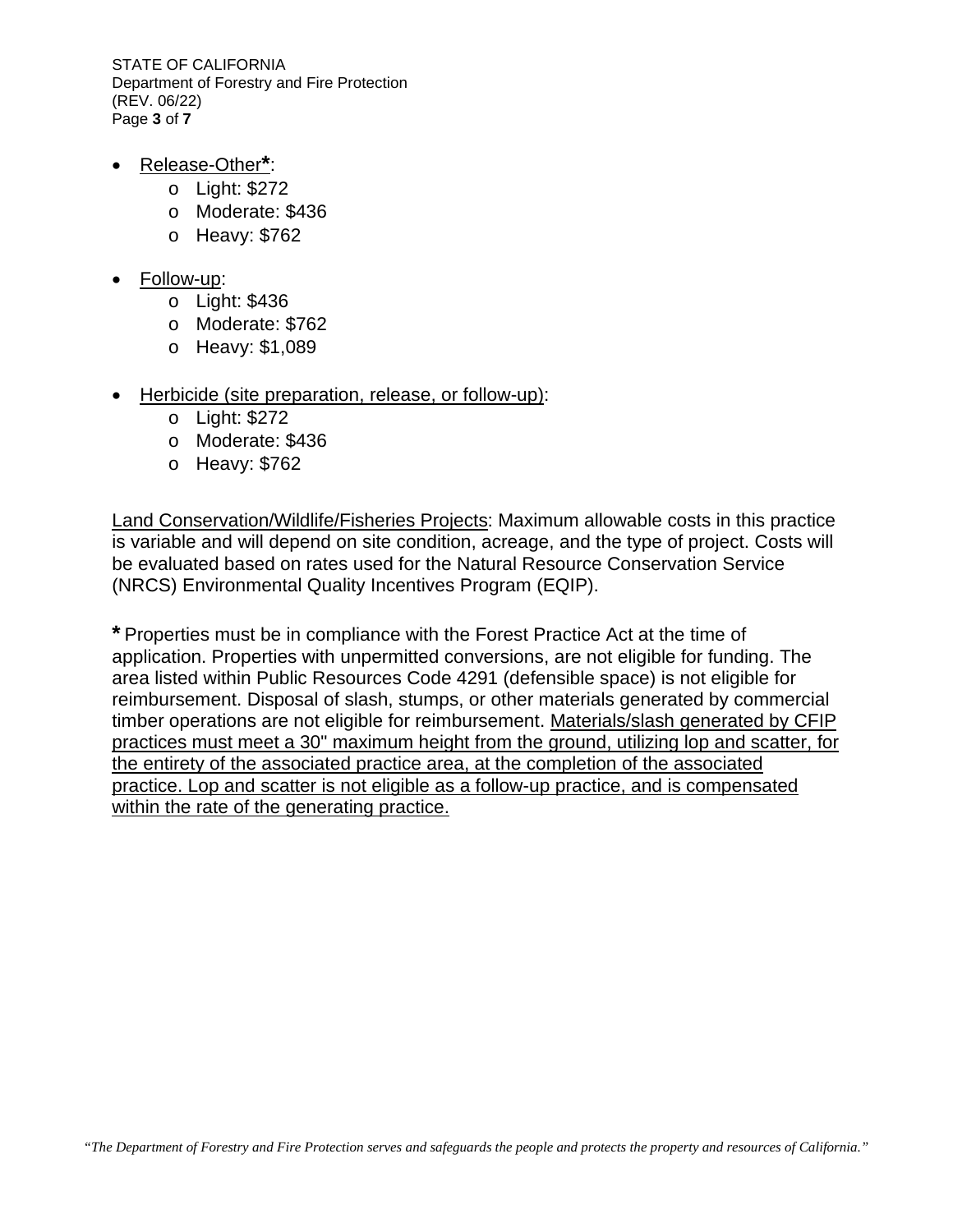- Full Management Plan: The Management Plan must be prepared by a RPF. RPFs developing a full plan or a Mini Plan on their own property will only be paid at the Mini Plan rate. RPFs developing full plans on their own property will be allowed to negotiate above the Mini Plan rate if negotiations are supported by cost estimates for paying employees who are working on plan development.
- Mini Management Plan, Existing Plan Revision, Archaeology, or additional Plan Addendum: \$1,906 plus \$1.40 per acre.
- Emergency Forest Management Plan Tier 1: \$950.
- Emergency Forest Management Plan Tier 2: \$1,900.
- RPF Supervision:
	- o \$163 per acre for the first 20 acres, and \$82 per acre for each additional acre.
	- o RPFs are not eligible for reimbursement for supervising work performed on their own property. However, if another RPF is hired to do the work of supervision then reimbursement for that cost (not to exceed actual cost or cap rate) may be allowable.
- Site Preparation**\***:
	- o Light: \$324
	- o Moderate: \$463
	- o Heavy: \$741
- Trees & Planting:
	- o Light: \$208
	- o Moderate: \$324
	- o Heavy: \$509
- Tree Shelters: \$324
- Pre-commercial Thinning and/or Mechanical Release**\***:
	- o Light: \$324
	- o Moderate: \$463
	- o Heavy: \$741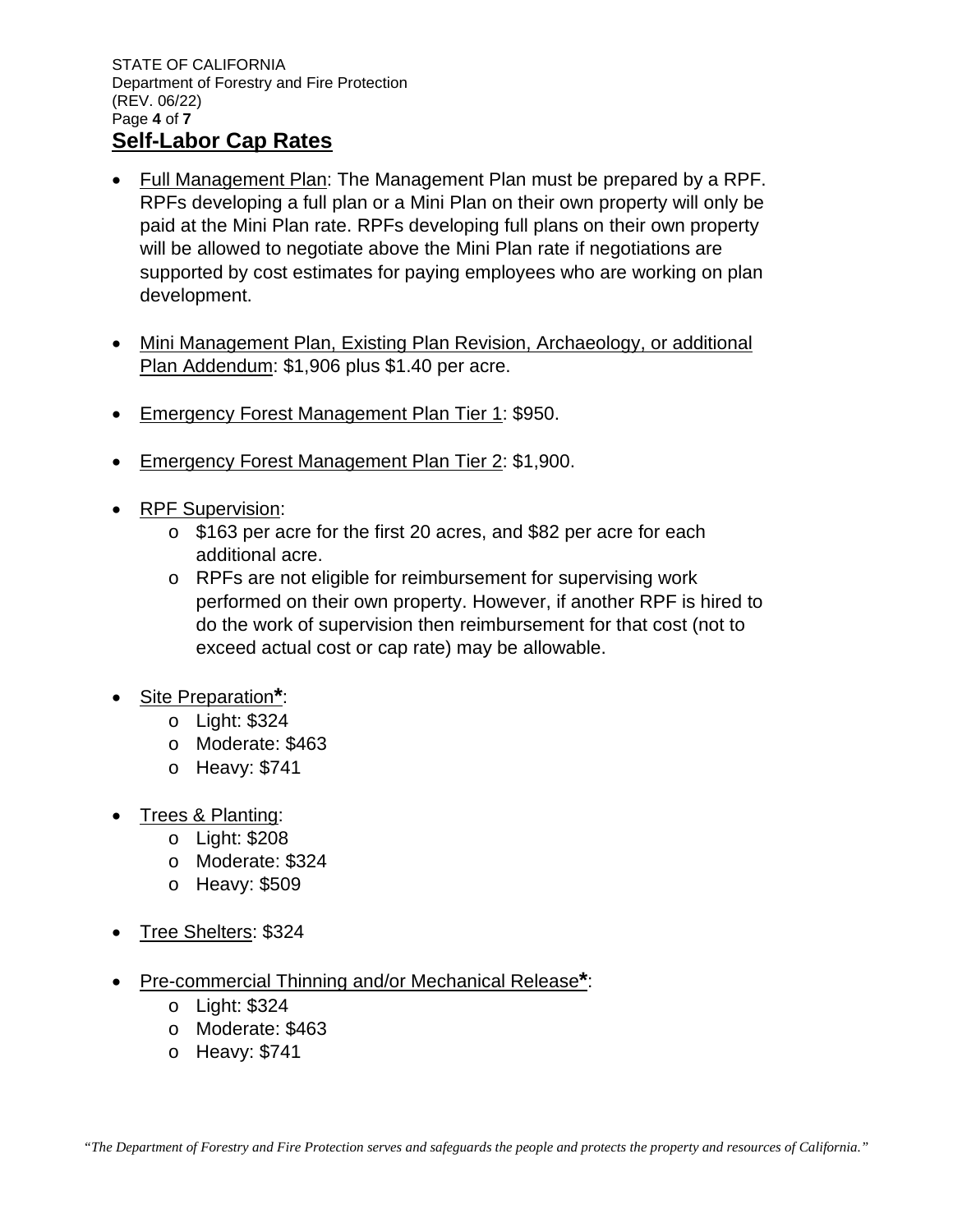STATE OF CALIFORNIA Department of Forestry and Fire Protection (REV. 06/22) Page **5** of **7**

- Pruning**\***:
	- o \$185 for 50 trees pruned per acre
	- o \$324 for 100 trees pruned per acre
	- o \$417 for 150 trees pruned per acre
- Release-Other**\***:
	- o Light: \$231
	- o Moderate: \$370
	- o Heavy: \$648
- Follow-up:
	- o Light: \$370
	- o Moderate: \$648
	- o Heavy: \$926
- Herbicide (site preparation, release, or follow-up):
	- o Light: \$231
	- o Moderate: \$370
	- o Heavy: \$648
- Land Conservation/Wildlife/Fisheries Projects: Maximum allowable costs in this practice is variable and will depend on site condition, acreage, and the type of project. Costs will be evaluated based on rates used for the Natural Resource Conservation Service (NRCS) Environmental Quality Incentives Program (EQIP).

**\*** Properties must be in compliance with the Forest Practice Act at the time of application. Properties with unpermitted conversions, are not eligible for funding. The area listed within Public Resources Code 4291 (defensible space) is not eligible for reimbursement. Disposal of slash, stumps, or other materials generated by commercial timber operations are not eligible for reimbursement. Materials/slash generated by CFIP practices must meet a 30" maximum height from the ground, utilizing lop and scatter, for the entirety of the associated practice area, at the completion of the associated practice. Lop and scatter is not eligible as a follow-up practice, and is compensated within the rate of the generating practice.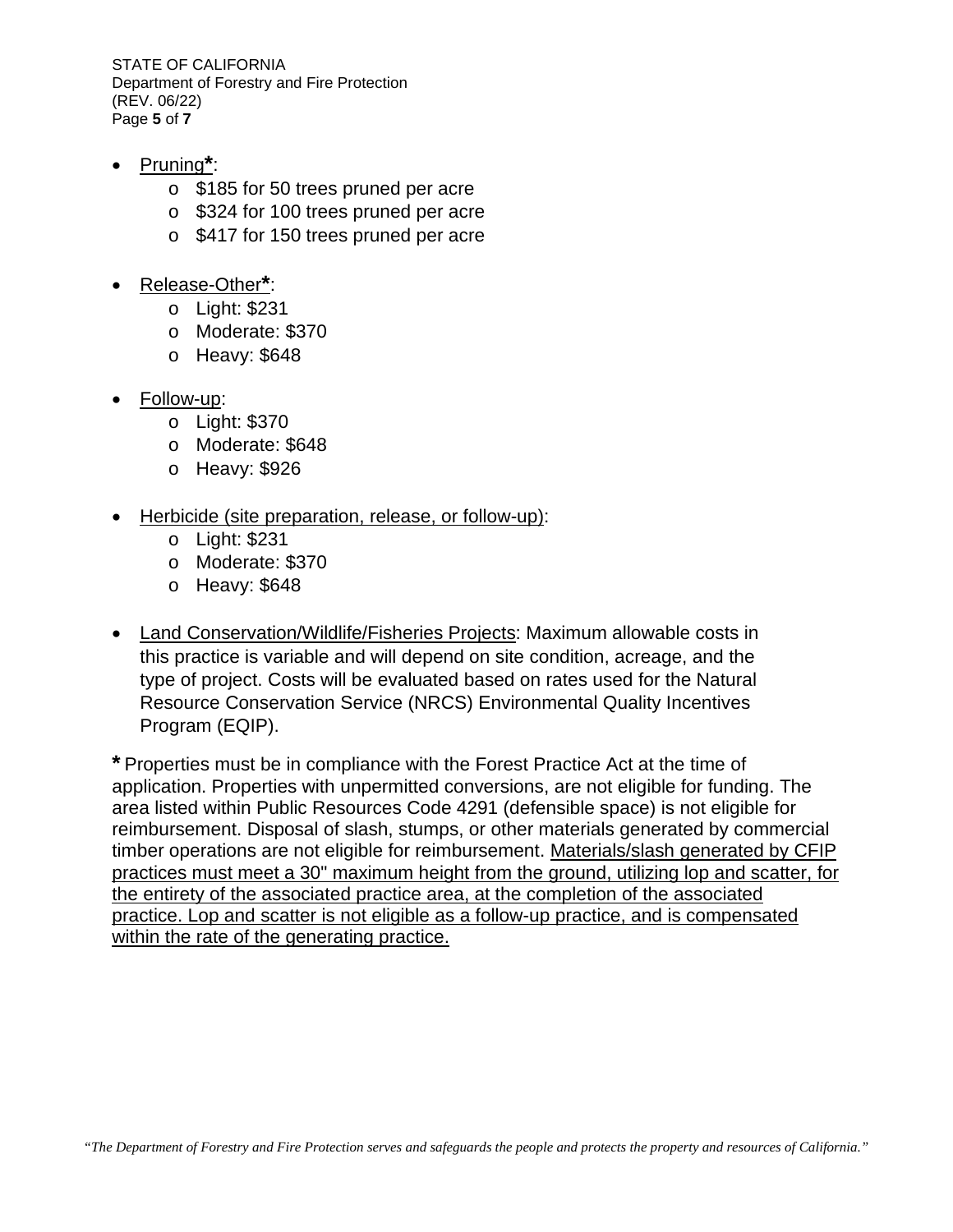The following rates are based on Natural Resource Conservation Service (NRCS) Environmental Quality Incentives Program (EQIP) rates for California, federal fiscal year 2022, and account for the expected reduced overhead cost to the applicant. These rates may not be exceeded for landowner owned equipment, and includes fuel and maintenance but not labor. Labor for an employee, contractor, or day laborer shall be the actual wage paid and shall be verified by a signed invoice or duplicate check. The equipment and labor rates do not apply to contractors or rented equipment where actual receipts are required. Additional equipment or supplies shall be approved through the local FAS.

- Labor: \$26
- Wheel mounted backhoe excavator with horsepower range of 60 to 90: \$28
- Track mounted dozer with horsepower range of 60 to 90. (e.g. D3, D4): \$49
- Track mounted dozer with horsepower range of 125 to 160. (e.g. D5, D6): \$88
- Track mounted dozer with horsepower range of 160 to 250. (e.g. D7, D8): \$184
- Track mounted hydraulic excavator with bucket capacity range of 0.3 to 0.8 cubic yards: \$55
- Track mounted hydraulic excavator with bucket capacity range of 0.8 to 1.5 cubic yards: \$101
- Track mounted hydraulic excavator with bucket capacity range of 1.5 to 2.5 cubic yards. \$114
- Skid steer loader with horsepower range of 60 to 90: \$56
- Chainsaw or gasoline powered pole chainsaw: \$6
- Forestry mulcher, flail shredder, hydro axe, brush cutter, etc.: \$81
- Agricultural tractor with horsepower range of less than 50: \$7
- Agricultural tractor with horsepower range of 50 to 90: \$20
- Agricultural tractor with horsepower range of 90 to 140: \$46
- Agricultural tractor with horsepower range of 140 to 190: \$64
- Dump truck for moving bulk material. Typical capacity is 12 ton or 8 cubic yards: \$49
- Dump truck for moving bulk material. Typical capacity is 16 ton or 12 cubic yards: \$70
- Dump truck for moving bulk material. Typical capacity is 25 ton or 18 cubic yards: \$91
- Chipper, 6-inch capacity, typically 35 horsepower (includes chipper & power unit): \$24
- Chipper, 12-inch capacity, typically 130 horsepower (includes chipper & power unit): \$45
- Chipper, 15-inch capacity, typically 165 horsepower (includes chipper & power unit): \$63
- Wheeled front end loader with horsepower range of 80 to 110: \$53
- Wheeled front end loader with horsepower range of 110 to 140: \$48

*"The Department of Forestry and Fire Protection serves and safeguards the people and protects the property and resources of California."*